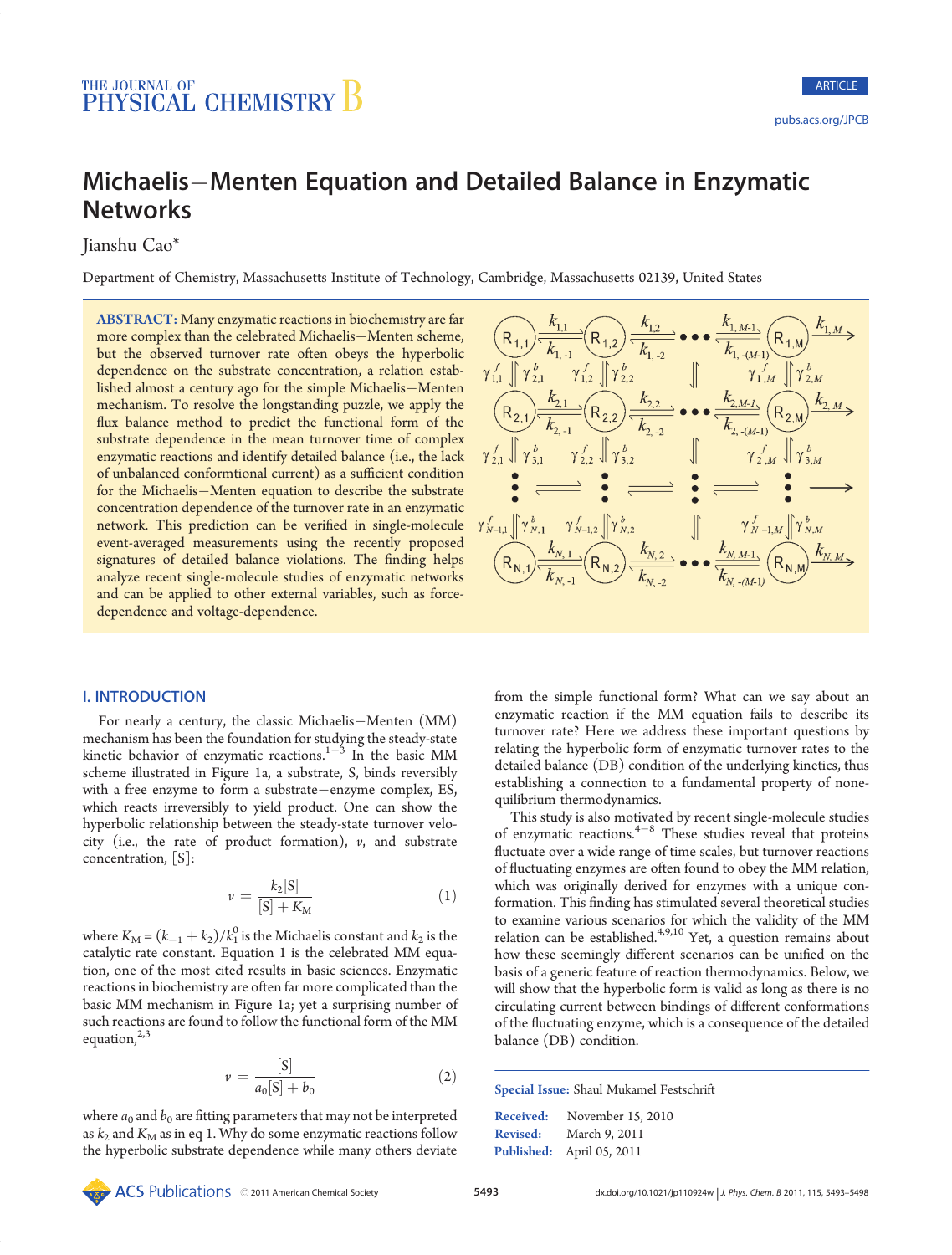

**Figure 1.** Kinetic models of enzymatic reactions: (a) the generic Michaelis—Menten kinetic scheme, with  $k_1^0$  the binding rate,  $k_2$  the catalytic rate, and  $k_{-1}$  the dissociation rate. (b) Linear chain reaction where  $n_0$  is the initial state and two decay rate constants,  $k_{n_0}$  and  $k_{-(n_0-1)}$ , are substrate-dependent. (c) Conservation of integrated flux:  $\Sigma_m F_{nm} = 0$  if there is no initial population. (d) Definition of integrated flux  $F_{nm}$ .

#### II. FLUX BALANCE METHOD

The flux balance method allows us to solve for the turnover rate using population fluxes instead of rate constants and establish a direct connection to population current and detailed balance. The standard procedure to solve for the turnover velocity almost always involves matrix inversion, which becomes tedious as the number of states increases and is not necessary if we are only concerned with the functional form of the substrate dependence. As discussed later, there are also other approaches for deriving rate constants, such as pathway analysis and Derrida's method. These two approaches can provide both the average rate and higher order moments but do not explicitly yield substrate dependence, which is the goal of our calculation.

Let us follow the trajectory of a single enzyme in the turnover reaction. Sampling from the initial probability distribution  $P_n(0)$ , the enzyme propagates through the network and finally reaches the exit states. For a first-order kinetic network, the master equation of the population evolution reads $11$ 

$$
\dot{P}_n = \sum_m k_{nm} P_m - \sum_m k_{mn} P_n \tag{3}
$$

where  $P_n$  is the conditional probability at state  $n, m$  is all the states linked to state *n*, and  $k_{mn}$  is the rate constant from state *m* to state n. As shown in Figure 1c,d, integration of the evolution equation from  $t = 0$  to  $t = \infty$  leads to the flux balance condition for state *n*,

$$
-P_n(0) = \sum_m F_{nm} \tag{4}
$$

where the terminal distribution vanishes,  $P_n(t=\infty) = 0$ , due to the irreversible depletion step during one turnover reaction. Here,  $F_{nm}$  is the integrated flux from state m to state n,

$$
F_{nm} = k_{nm} \tau_m - k_{mn} \tau_n = \int_0^\infty k_{nm} P_m - k_{mn} P_n dt \qquad (5)
$$

and  $\tau_n$  is the mean residence time at state *n*,

$$
\tau_n = \int_0^\infty P_n(t) \, \mathrm{d}t \tag{6}
$$

which is the average time that the enzyme spends on the nth state during the turnover process. The sum of the residence times gives the mean turnover time  $\langle t \rangle = \sum_n \tau_n$ . The concept of mean

residence time has previously appeared in literature,  $11-14$  for example, in the paper by Bar-Haim and Klafter.<sup>13</sup> Here, we use the concepts of mean residence time and integrated flux to formulate the flux balance method, which directly relates the mean first passage times (MFPTs) with the integrated flux.

The solution to eq 4 is supplemented by the normalization condition,

$$
\sum_{N} F_N = 1 \tag{7}
$$

which is imposed by the fact that population depletes at the exit states N. Here,  $F_N = k_N \tau_N$  is the integrated reactive flux associated with the reaction step exiting from the network, i.e., probability of population depletion from the Nth exit state, and  $k_N$  is the reactive rate constant from the exit state to form the product. Under the steady-state condition, the enzyme is recycled constantly so that the population will reach a steady state, and the integrated reactive flux is set equal to the initial population distribution,

$$
F_N = P(0) \tag{8}
$$

which was used as the initial condition for calculating the distribution function of single molecule events.<sup>15-17</sup> Applying the balance condition and boundary condition to the network, we can obtain the integrated flux for each kinetic step,  $F_{nm}$ ; then the residence time,  $\tau_{ni}$ ; and finally the first passage time,  $\langle t \rangle$  =  $\Sigma_n \tau_n$ . We demonstrate the flux balance method with a simple example of chain reactions and then present an analysis of the Michaelis-Menten equation for fluctuating enzymes with implications for detailed balance.

## III. EXAMPLE I: CHAIN REACTIONS AND MICHAE-**LIS-MENTEN EXPRESSION**

Our first example is a linear chain reaction in Figure 1b, which has been solved many times in the literature<sup>11-14</sup> and is a benchmark to illustrate the conceptual simplicity of the flux balance method. As will be shown later, the turnover rate of an enzymatic network with microscopic balance is the sum of the contributions from individual chain reactions that compose the network; therefore, the solution for the chain reaction is useful and instructive for further analysis.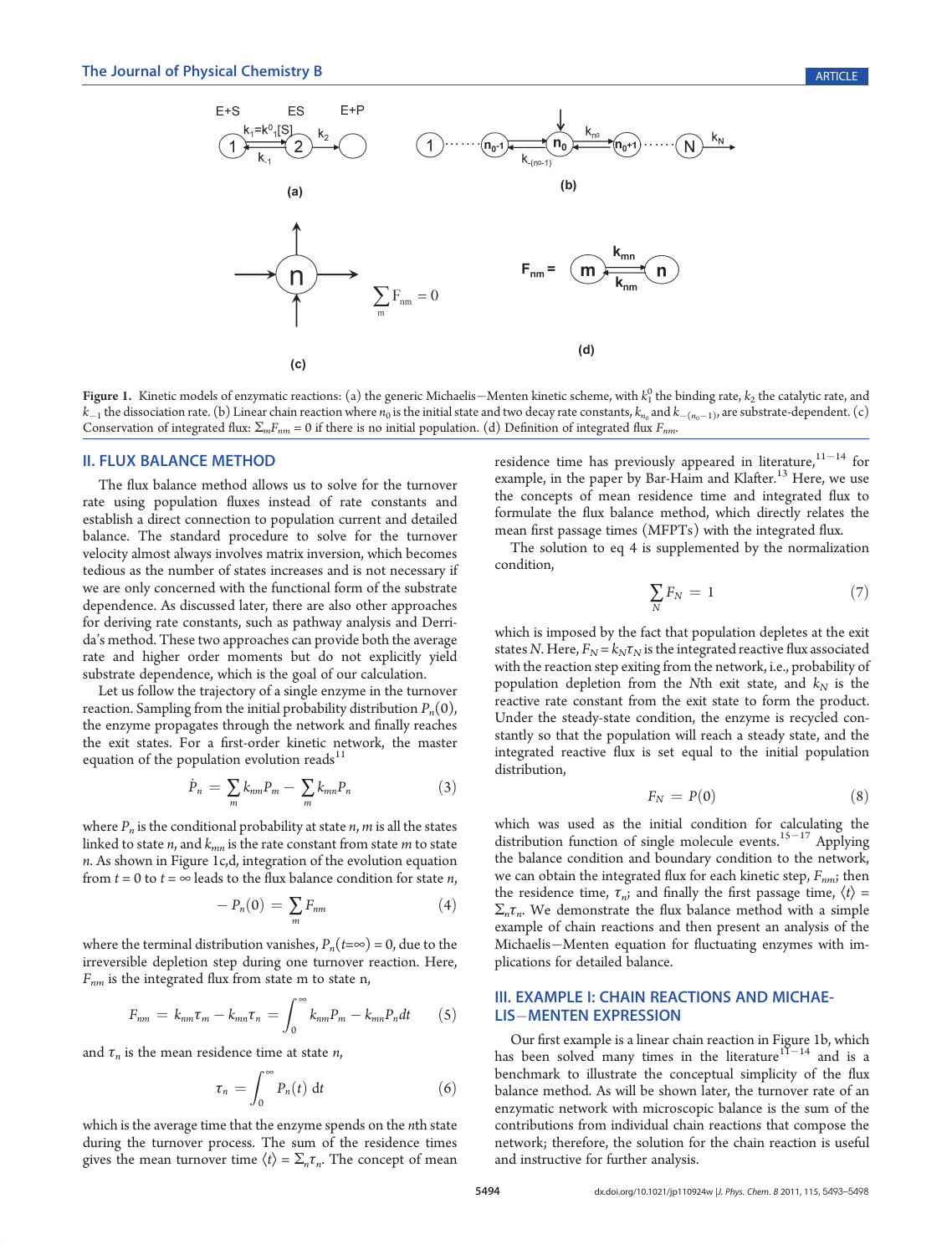

Figure 2. Kinetic models of enzymatic reactions with conformational fluctuations: (a) a generic scheme of an fluctuating enzyme with two conformational channels; (b) the flux-current plot of the generic scheme in (a); (c) an equivalent representation of the generic scheme in (a); (d) an enzymatic reaction network on the left-hand-side, which under the DB condition reduces to a network of effective uncoupled chain reactions on the right-hand-side.

To simplify the notation, we denote  $k_n = k_{n+1,n}$ ,  $k_{-n} = k_{n,n+1}$ , and  $F_n = F_{n+1,n} = k_n \tau_n - k_{-n} \tau_{n+1}$ . Then, the flux balance condition in eq 4 reduces to

$$
F_n-F_{n-1}=\delta_{nn_0}\tag{9}
$$

where  $n_0$  is the entrance state at which the initial population is prepared. For a network with a single exit state, the integrated flux at the exit state is normalized, giving  $F_N = 1$  for the linear chain with N the number of states on the chain. From the flux balance condition, we have for  $F_n = F_N = 1$  for  $n \ge n_0$ , giving

$$
\tau_n = \frac{k_{-n}}{k_n} \tau_{n+1} + \frac{1}{k_n} \tag{10}
$$

and for  $n < n_0$ ,  $F_n = 0$ , giving

$$
\tau_n = \frac{k_{-n}}{k_n} \tau_{n+1} \tag{11}
$$

Iterating eqs 10 and 11, we obtain  $\tau_n$  and the mean first passage time  $\langle t \rangle = \sum_n \tau_n$ , which recovers the results obtained earlier.<sup>11–14</sup> Though the current derivation is simpler, the analysis in ref 14 is more general as it is not limited to rate processes but applicable to any waiting time processes. Note that  $\tau$  represents the mean residence time in this paper but is used to represent the average lifetime (i.e., the inverse rate constant in rate processes) in ref 14. For the purpose of our analysis, substrate concentration dependence can be obtained from the flux balance equations without writing out the explicit and often lengthy velocity expression:

• The MM mechanism is simply a chain reaction with  $N = 2$ ,  $n_0 = 1$ , and  $k_1 = k_1^0[S]$ . Application of eq 10 results in the celebrated Michaelis-Menten (MM) rate equation for enzymatic turnover reactions,

$$
\langle t \rangle_M = \frac{1}{k_2} + \frac{k_{-1} + k_2}{k_1 k_2} = \frac{1}{k_2} + \frac{K_M}{[S] k_2} \tag{12}
$$

which is related to eq 1 via  $v = 1/\langle t \rangle_M$ .

• For multiple intermediate conformational states along the linear chain in Figure 1b, the mean turnover time takes the MM functional form as

$$
\langle t \rangle = \langle t_2 \rangle + \frac{k_{-1} \tau_2 + 1}{[S]k_1^0} = \frac{1}{k_2} + \frac{K_M}{[S]k_2} \tag{13}
$$

with  $k_2 = 1/\langle t_2 \rangle$  and  $K_M = (k_{-1}\tau_2 + 1)/(\frac{k_1}{\langle t_2 \rangle})$ . Since subsequent steps after binding are decoupled from substrate binding events, both  $\langle t_2 \rangle$ , the first passage time starting from the second state along the chain, and  $\tau_{2}$ , the mean residence time at state 2, are independent of the substrate concentration [S].

• If the substrate binds at an intermediate conformational state  $n = n_0$  along the chain and the [S]-dependent rate constants are  $k_{n_0} = k_{n_0}^0$ <sup>o</sup>[S] and  $k_{-(n_0-1)} = k_{-(n_0-1)}^0$ [S], the mean turnover time becomes

$$
\langle t \rangle = \langle t_{n_0+1} \rangle + \frac{k_{-n_0} \tau_{n_0+1} + 1}{[S]k_{n_0}^0} + \sum_{n=1}^{n_0-1} \tau_n \qquad (14)
$$

where the contribution from the states to the left of the binding site,  $\tau_n$  for  $n < n_0$ , is [S]-independent. Since both the first and last terms are independent of  $[S]$ , the MM equation in the form of eq 12 remains valid.

In general, the mean turnover time  $\langle t \rangle$  derived from eqs 10 and 11 maintains the MM form of eq 12 regardless of the number of binding sites and their locations along the chain. This conclusion is not surprising as our recent analysis of generic kinetic schemes<sup>14</sup> has demonstrated that enzymatic reactions along a chain can be reduced to the simple generic form in Figure 1a when waiting time distribution functions are used instead of rate constants. Further, the analysis below will rationalize the validity of the MM expression on the basis of the detailed balance condition, thus relating the topology of reaction networks to the functional form of the turnover rate.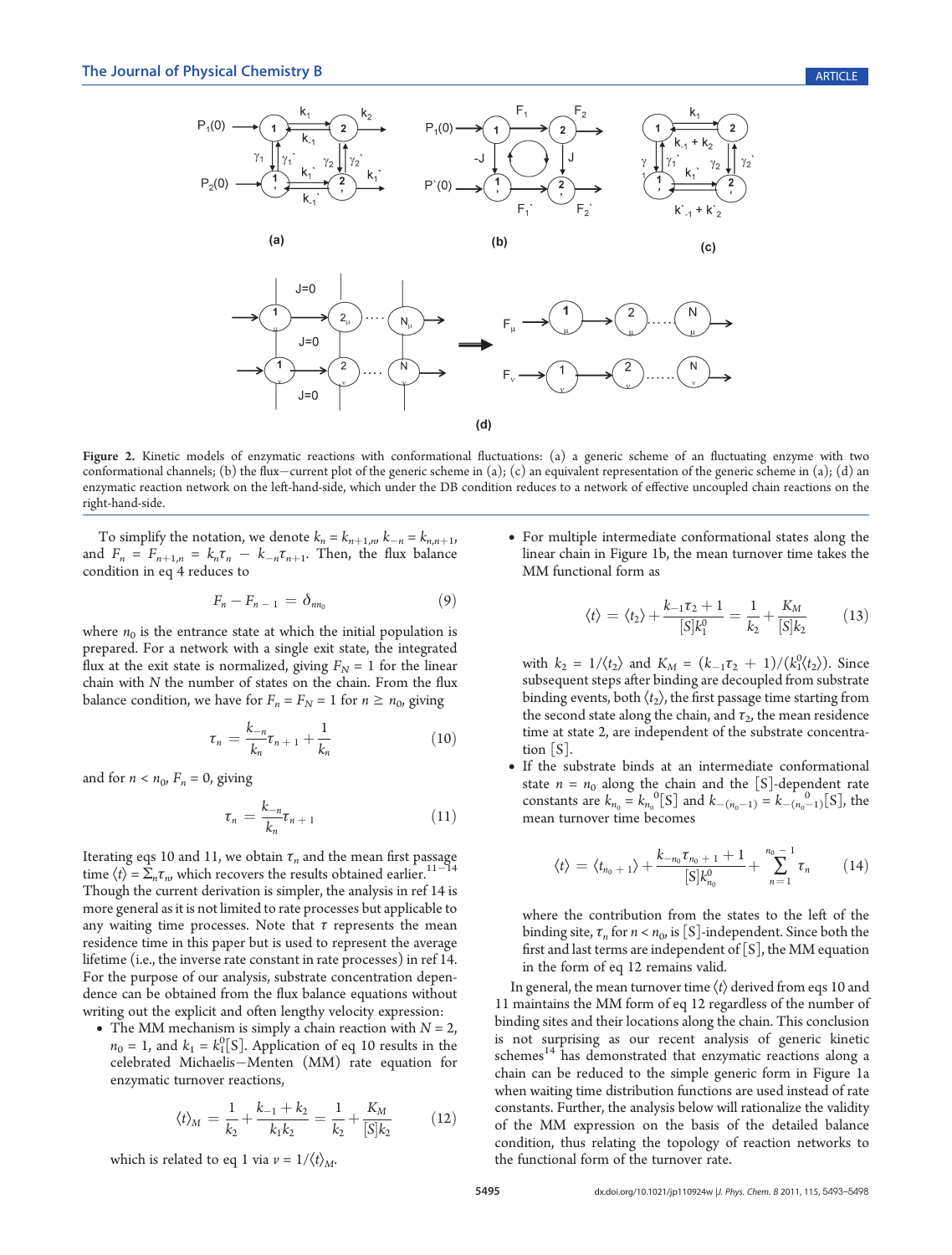# IV. EXAMPLE II: FOUR-STATE MODEL AND DETAILED BALANCE

Now we analyze a simple model of fluctuating enzymes with two conformational channels, a model extensively investigated in the context of single-molecule enzymology. Although the turnover velocity for this model has been derived before,  $4,12,18,19$  the final expression is often too complicated to determine the general dependence on the substrate concentration. As depicted in Figure 2a, the turnover reaction proceeds from two conformational states with two different sets of rate constants,  $\{k_1, k_1, k_2\}$ and  $\{k'_1, k'_{-1}, k'_2\}$ , respectively, and the two conformational channels interconvert with rate constants  $\gamma_1$  and  $\gamma'_1$  between the two free-enzyme states and  $\gamma_2$  and  $\gamma_2'$  between the two substrate-enzyme states. The kinetic scheme depicted in Figure 2a includes a closed loop that allows for a nonequilibrium circulating population current J. Thus, we immediately identify the two integrated fluxes associated with conformational fluctuations as  $J$  and  $-J$ , which yield the balance conditions for the enzyme-substrate complex  $F_1 = F_2 + J$  and  $F_1' = F_2' - J$ . Here we assume the stationary condition where the fluctuating enzyme after releasing the product will combine with another substrate molecule and start another turnover cycle. We note that the stationary conditions  $F_2 = P_1(0)$  and  $F'_2 = P'_1(0)$ have been introduced earlier as the initial condition for eventaveraged single-molecule measurements of enzymatic turnover reactions.<sup>15</sup>

Given the integrated fluxes, it is straightforward to obtain the following expressions for residence times:  $\tau_2 = F_2/k_2$ ,  $\tau'_2 = F'_2/k'_2$ ,  $\tau_1 = F_2 K_M / k_2$ [S] + J/k<sub>1</sub>, and  $\tau_1' = F_2' K_M' / k_2'$ [S] - J/ $\tilde{k}_1'$ . Summing over the mean residence times, we arrive at the formal expression for the mean turnover time

$$
\langle t \rangle = F_2 \langle t \rangle_M + F'_2 \langle t' \rangle_M + J \left( \frac{1}{k_1} - \frac{1}{k'_1} \right) \tag{15}
$$

where  $\langle t \rangle_M$  is the MM expression for the mean turnover time. The current J is determined from explicit expressions for the integrated flux of conformational fluctuations, i.e.,  $\gamma_2 \tau_2 - \gamma_2' \tau_2' =$ *J* and  $\gamma_1 \tau_1 - \gamma_1' \tau_1' = -J$ , giving

$$
J = \frac{\gamma_2}{k_2} F_2 - \frac{\gamma_2'}{k_2'} F_2' = \frac{1}{D} \frac{r_2 r_1' K_M' - r_2' r_1 K_M}{k_2 k_2' [S]}
$$
(16)

with the determinant

$$
D = \left(\frac{\gamma_2}{k_2} + \frac{\gamma_2'}{k_2'}\right) \left(1 + \frac{\gamma_1}{k_1} + \frac{\gamma_1'}{k_1'}\right) + \left(\frac{\gamma_1}{k_2} \frac{K_M}{[S]} + \frac{\gamma_1'}{k_2'} \frac{K_M'}{[S]}\right) \tag{17}
$$

The ratio of the two conformational channels is determined from

$$
\left[\frac{\gamma_2}{k_2}\left(1+\frac{\gamma_1}{k_1}+\frac{\gamma_1'}{k_1'}\right)+\frac{k_1}{k_2}\frac{K_M}{[S]}\right]F_2 = \left[\frac{\gamma_2'}{k_2'}\left(1+\frac{\gamma_1}{k_1}+\frac{\gamma_1'}{k_1'}\right) + \frac{k_1'}{k_2'}\frac{K_M}{[S]}\right]F_2' \tag{18}
$$

which, in combination with normalization  $F_2 + F_2' = 1$ , yields the values of  $F_2$  and  $F_2'$ . These equations provide the explicit formula for the overall turnover rate as well as the integrated fluxes associated with all the steps in the kinetic scheme. Yet, to establish the validity of the MM expression, we need to examine

the substrate dependence, which involves the mean turnover time and current equations in eqs 15 and 16, respectively, but does not require the explicit solution in terms of the rate constants. The explicit solution for the model system has been reported before using the polynomial dependence on the substrate concentration,  $18,19$  the pathway solution,  $12,14$  the direct matrix inversion,<sup>4</sup> and Derrida's method.<sup>20,21</sup> Our derivation is simple and relates directly to the unbalanced current J in the cyclic kinetics.

An implication of the turnover rate expression is an intuitive interpretation of the validity of the hyperbolic form in the presence of conformational fluctuations, a key issue in singlemolecule enzymology. To address the issue, we examine eq 15 in the limit of zero current,  $J = 0$ , when the last term in eq 15 vanishes. The probabilities  $F_2$  and  $F_2'$  are determined by  $\gamma_2F_2/k_2$ =  $\gamma_2' F_2' / k_2'$ , where  $\gamma_2$  and  $\gamma_2'$  are the interconversion rate constants at the enzyme-substrate complex. Then,  $F_2$  and  $F_2'$ are independent of  $[S]$ , and the turnover rate is an inhomogeneous sum of the MM rate associated with each conformation channel, i.e,  $\langle t \rangle = F_2 \langle t \rangle_M + F_2' \langle t' \rangle_M$ . Consequently, a sufficient condition for the validity of MM equation is detailed balance, defined explicitly as

$$
\frac{\gamma_1}{\gamma_2} K_M = \frac{\gamma_1'}{\gamma_2'} K_M' \tag{19}
$$

which is obtained by setting  $J = 0$  in eq 16. In fact, the enzymatic turnover reaction can be described as a reversible reaction shown in Figure 2c such that eq 19 is equivalent to the detailed balance (DB) condition

$$
k_1 \gamma_2 (k'_{-1} + k'_2) \gamma'_1 = k'_1 \gamma'_2 (k_{-1} + k_2) \gamma_1 \tag{20}
$$

where the left side is the product of clockwise rate constants, and the right side is the product of counterclockwise rate constants. The simple four-state model in Figure 2c and the corresponding detailed balance condition has been discussed in theoretical analysis of on $-$ off blinking traces.<sup>22</sup>

The DB condition in eq 19 or eq 18 suggests several possible scenarios: (i)  $\gamma_1 = \gamma_1' = 0$ ; (ii)  $\gamma_2 = \gamma_2' = 0$ ; (iii)  $\gamma_1/\gamma_1' = \gamma_2/\gamma_2'$  and  $K_m = K_M'$ . The first two scenarios correspond to kinetic schemes without any closed loops, i.e., linear kinetics, whereas the third scenario corresponds to a kinetic scheme where the population distribution remains constant between conformational channels at all chemical states involved in the reaction. The latter case has been studied extensively in the analysis of event-averaged measurements of single-molecule turnover experiments. When the microscopic DB condition (strong condition) is not satisfied, we can identify approximate conditions (weak conditions) when the hyperbolic form remains a reasonable description. Close examination of eqs  $15-18$  suggests the following scenarios: (iv)  $\gamma_2/k_2 \rightarrow 0$  and  $\gamma_1/k_1 \rightarrow 0$ ; (v)  $\gamma_1/k_1 \rightarrow \infty$ and  $\gamma_1'/k_1' \rightarrow \infty$ ; (vi)  $\gamma_2/k_2 \rightarrow \infty$ ,  $\gamma_2'/k_2'' \rightarrow \infty$ , and  $k_1 = k'$ . Both scenarios (iv) and (v) correspond to the weak condition  $k'_1$ . Both scenarios (iv) and (v) correspond to the weak condition of  $D \propto 1/[S]$  so that *J* is independent of [S]. The last scenario (vi) corresponds to the case of vanishing last term in eq 15 and [S]-independence in eq 18. These special scenarios have been previously proposed by the Xie group and by Gopich and  $Szabo, <sup>4,9,10</sup>$  and are now interpreted on the basis of flux conservation in eq 4 and the detailed balance condition in eq 15. Our solution suggests a general condition for the validity of the MM expression, which not only unifies the kinetic schemes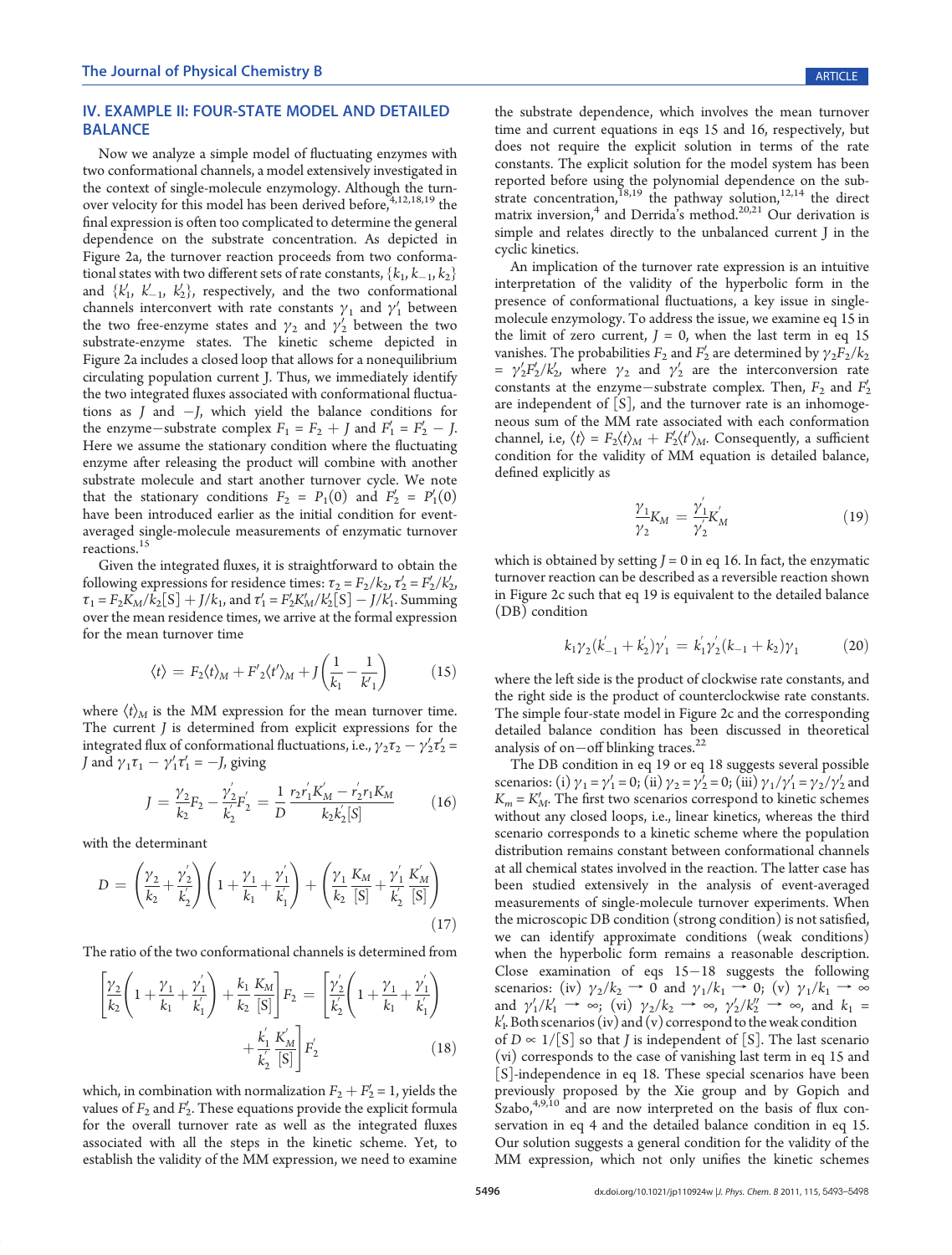considered previously but also applies to arbitrarily complex enzymatic networks.

## V. GENERALITY

We now generalize the conclusion derived for the four-state model in Figure 2a to an enzymatic network consisting of many conformations of linear chain reactions, as illustrated in Figure 2d: The MM relation in the form of eq 1 remains valid as long as there is no unbalanced current in the kinetic steps associated with substrate binding. As a result, the DB condition is obeyed in every conformational kinetic loop so the enzymatic turnover reaction (i.e., the chain reaction) is decoupled from conformational fluctuations, and the mean turnover rate is simply the weighted sum of the contributions of chain reactions associated with conformational states (i.e., the right-hand-side of Figure 2d). Explicitly, under the DB condition, the mean turnover time in the enzymatic network can be written in a general form as

$$
\langle t \rangle = \sum_{\mu} F_{\mu} \langle t \rangle_{\mu} = \frac{1}{\overline{k}_{2}} + \frac{K_{M}}{[S]\overline{k}_{2}} \tag{21}
$$

where index  $\mu$  denotes the conformational channel. In eq 21,  $\langle t \rangle_{\mu}$ is the mean turnover time associated with each channel as given in eq 13, and  $F_{\mu}$  is the corresponding exit probability (i.e., the integrate reactive flux), which is independent of the substrate concentration in the absence of current. Therefore, in eq 21, we introduce the effective catalytic rate

$$
\overline{k}_2 = 1 / \sum_{\mu} F_{\mu} \langle t_2 \rangle_{\mu} \tag{22}
$$

and the effective Michaelis constant

$$
K_M = \sum_{\mu} F_{\mu} K_{\mu} M \langle t_2 \rangle_{\mu} / \sum_{\mu} F_{\mu} \langle t_2 \rangle_{\mu}
$$
 (23)

Similar relations have been previously suggested for specific models of enzymatic turnovers<sup>4,9</sup> and earlier for on-off reactions, $^{22}$  which can now be obtained generally from eq 21.

An interesting application of eq 21 is enzyme specificity, where the single enzyme in Figure 2e binds with different substrates  $[S_{\mu}]$  in different conformational channels. By setting a zero interconversion rate for the substrate-enzyme complex state, we have the flux balance relation  $F_{\mu}\langle t_{\mu}\rangle = F_{\nu}\langle t_{\mu}\rangle$  and thus the general result for enzyme specificity

$$
\frac{P_{\mu}(0)}{P_{\nu}(0)} = \frac{F_{\mu}}{F_{\nu}} = \frac{[S_{\mu}]k_{\mu,2}/K_{\mu,M}}{[S_{\nu}]k_{\nu,2}/K_{\nu,M}}
$$
(24)

which applies to a steady-state enzymatic reaction with an arbitrary number of substrates, each with an arbitrary number of enzyme conformations.

When the DB condition is violated, the MM functional form will break down, and the turnover rate will depend on the current. Though explicit rate expressions are difficult to obtain, we observe a functional form for the mean turnover time as

$$
\langle t \rangle = a_0 + \frac{b_0}{[S]} + \frac{b_1}{c_1 + [S]} + \frac{b_2}{c_2 + [S]} + \cdots \qquad (25)
$$

where a, b, c are undetermined coefficients. For systems with zero current, only the two leading terms with  $a_0$  and  $b_0$  in eq 25 survive, and we recover the standard MM equation in eq 21. For the four-state model in Figure 2d, we can confirm the non-MM

correction term with  $b_1$  and  $c_1$  using the solution in eqs 15–18 and relate this correction term to the presence of the nonequilibrium current J in the cyclic loop. For a general network, since unbalanced currents in different kinetic loops are independent, we can add a non-MM correction term for each nonequilibrium current to the mean turnover time, thus justifying eq 25. In fact, we can rigorously prove the one-to-one correspondence between the unbalanced currents and the independent hyperbolic terms in eq 25 and use this result to demonstrate a broad range of cooperative behaviors in nonequilibrium enzymes.<sup>23</sup> Further, we note that our analysis of the substrate concentration dependence can be extended to other external variables, including voltage in ion channels, workload in molecule motors, and force applied to proteins.<sup>24</sup>

#### VI. CONCLUDING REMARK

As a final remark, we point out that the nonequilibrium current investigated in this work cannot be measured in ensemble experiments. Because conformational fluctuations are not directly probed experimentally, the macroscopic balance is always maintained between the free enzyme and substrate-enzyme complex.<sup>15</sup> However, in a recent study,<sup>25</sup> we proposed three signatures of DB violations in single-molecule event-averaged measurements: (i) peaks in the waiting time distribution; (ii) asymmetry in two-event histograms; (iii) disappearance in the diagonal dominance of joint-event histograms. As a result, if the single-molecule histogram displays one of these signatures, the enzymatic reaction violates detailed balance, and we may expect deviations from the MM equation. On the other hand, if the enzymatic reaction is in equilibrium, the MM equation will hold and no signatures of DB violations can be observed. Therefore, the relationship between detailed balance and the validity of MM equation for the ensemble turnover rate can be verified by means of single-molecule event-averaged measurements.

## **NEAUTHOR INFORMATION**

## Corresponding Author \*E-mail: jianshu@mit.edu.

# **ACKNOWLEDGMENT**

The results in this paper were obtained in the summer of 2008. Since then, a full derivation of the generalized MM equation was submitted jointly with Dr. Jianlan Wu and will appear in Advances in Physical Chemistry, and a short letter, which examines the corporative effects predicted by the non-MM equation, will soon be submitted. This paper complements the full derivation and the letter. The work reported here was supported by NSF (Grant Number 0806266) and ARO DOD (Grant Number W911NF-091-04880) and SMART ID-IRG. The author thanks Attila Szabo and Anatoly Kolomeisky for helpful comments.

#### **REFERENCES**

(1) Michaelis, L.; Menten., M. L. Die kinetik der invertinwirkung. Biochem. Z. 1913, 49, 333.

(2) A. Fersht. Structure and mechanism in protein science; W. H. Freeman and Co.: New York, 1998.

(3) Segel, I. H. Enzyme kinetics: behavior and analysis of rapid equilibrium and steady state enzyme systems; Xibrary Ed.: New York, 1993.